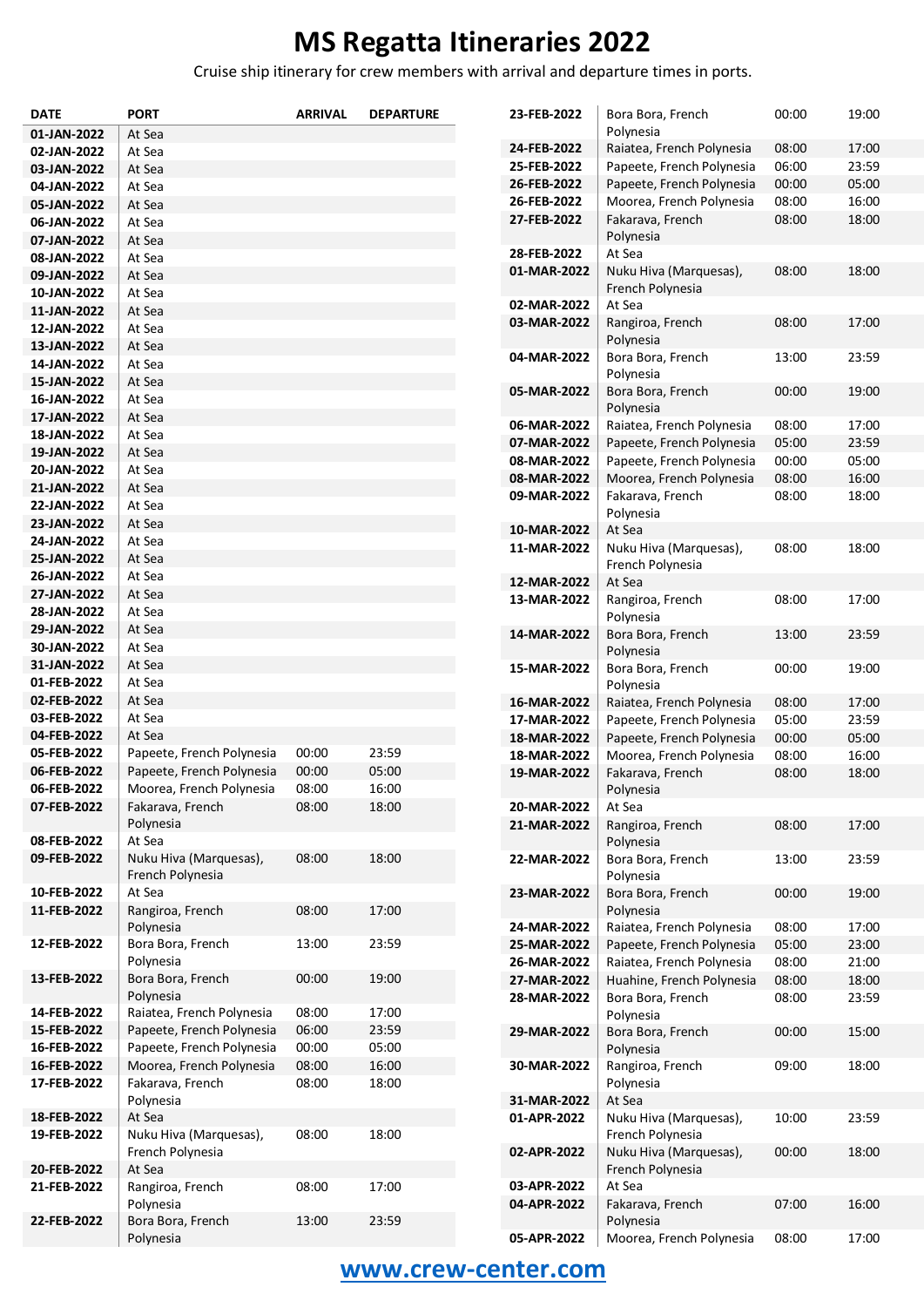Cruise ship itinerary for crew members with arrival and departure times in ports.

| 05-APR-2022 | Papeete, French Polynesia   | 20:00 | 23:59 | 05-JUN-  |
|-------------|-----------------------------|-------|-------|----------|
| 06-APR-2022 | Papeete, French Polynesia   | 00:00 | 21:00 | 06-JUN-  |
| 07-APR-2022 | Bora Bora, French           | 08:00 | 16:00 | 07-JUN-  |
|             | Polynesia                   |       |       | 08-JUN-  |
| 08-APR-2022 | Rangiroa, French            | 10:00 | 18:00 | 09-JUN-  |
|             | Polynesia                   |       |       | 10-JUN-  |
| 09-APR-2022 | At Sea                      |       |       | 11-JUN-  |
| 10-APR-2022 | Nuku Hiva (Marquesas),      | 07:00 | 15:00 | 12-JUN-  |
|             | French Polynesia            |       |       |          |
| 11-APR-2022 | At Sea                      |       |       | 13-JUN-  |
| 12-APR-2022 | At Sea                      |       |       | 14-JUN-  |
|             |                             |       |       | 15-JUN-  |
| 13-APR-2022 | At Sea                      |       |       | 16-JUN-  |
| 14-APR-2022 | At Sea                      |       |       | 17-JUN-  |
| 15-APR-2022 | Honolulu, HI, USA           | 14:00 | 23:59 | 18-JUN-  |
| 16-APR-2022 | Honolulu, HI, USA           | 00:00 | 23:00 | 19-JUN-  |
| 17-APR-2022 | Nawiliwili (Kauai), HI, USA | 07:00 | 16:00 | 20-JUN-  |
| 18-APR-2022 | Hilo, HI, USA               | 10:30 | 20:00 | 21-JUN-  |
| 19-APR-2022 | At Sea                      |       |       | 22-JUN-  |
| 20-APR-2022 | At Sea                      |       |       | 23-JUN-  |
| 21-APR-2022 | At Sea                      |       |       | 24-JUN-  |
| 22-APR-2022 | At Sea                      |       |       | 25-JUN-  |
| 23-APR-2022 | At Sea                      |       |       |          |
| 24-APR-2022 | Los Angeles, CA, USA        | 07:00 | 18:00 | 26-JUN-  |
| 25-APR-2022 |                             |       | 18:00 | 27-JUN-  |
|             | Ensenada, Mexico            | 08:00 |       | 28-JUN-  |
| 26-APR-2022 | San Diego, CA, USA          | 07:00 | 18:00 | 29-JUN-  |
| 27-APR-2022 | Catalina Island, CA, USA    | 08:00 | 18:00 | 30-JUN-  |
| 28-APR-2022 | At Sea                      |       |       | 01-JUL-2 |
| 29-APR-2022 | San Francisco, CA, USA      | 08:00 | 23:59 | 02-JUL-2 |
| 30-APR-2022 | San Francisco, CA, USA      | 00:00 | 21:00 | 03-JUL-2 |
| 01-MAY-2022 | Monterey, CA, USA           | 07:00 | 17:00 | 04-JUL-2 |
| 02-MAY-2022 | Santa Barbara, CA, USA      | 08:00 | 18:00 | 05-JUL-2 |
| 03-MAY-2022 | Los Angeles, CA, USA        | 07:00 | 18:00 | 06-JUL-2 |
| 04-MAY-2022 | Ensenada, Mexico            | 08:00 | 15:00 | 07-JUL-2 |
| 05-MAY-2022 | At Sea                      |       |       |          |
| 06-MAY-2022 | Cabo San Lucas, Mexico      | 10:00 | 19:00 | 08-JUL-2 |
| 07-MAY-2022 | La Paz (Pichilingue),       | 07:00 | 16:00 | 09-JUL-2 |
|             |                             |       |       | 10-JUL-2 |
| 08-MAY-2022 | Mexico                      |       | 16:00 | 11-JUL-2 |
|             | Mazatlan, Mexico            | 08:00 |       | 12-JUL-2 |
| 09-MAY-2022 | Manzanillo, Mexico          | 11:00 | 19:00 | 13-JUL-2 |
| 10-MAY-2022 | Puerto Vallarta, Mexico     | 07:00 | 16:00 | 14-JUL-2 |
| 11-MAY-2022 | At Sea                      |       |       | 15-JUL-2 |
| 12-MAY-2022 | At Sea                      |       |       | 16-JUL-2 |
| 13-MAY-2022 | Los Angeles, CA, USA        | 07:00 | 18:00 | 17-JUL-2 |
| 14-MAY-2022 | At Sea                      |       |       | 18-JUL-2 |
| 15-MAY-2022 | San Francisco, CA, USA      | 08:00 | 18:00 | 19-JUL-2 |
| 16-MAY-2022 | At Sea                      |       |       | 20-JUL-2 |
| 17-MAY-2022 | Astoria, OR, USA            | 07:00 | 15:00 | 21-JUL-2 |
| 18-MAY-2022 | At Sea                      |       |       | 22-JUL-2 |
| 19-MAY-2022 | Sitka, AK, USA              | 13:00 | 21:00 |          |
| 20-MAY-2022 | Icy Strait Point, USA       | 08:00 | 17:00 | 23-JUL-2 |
| 21-MAY-2022 | Hubbard Glacier, AK, USA    | 08:00 | 12:00 | 24-JUL-2 |
| 22-MAY-2022 | Juneau, AK, USA             | 07:00 | 15:00 | 25-JUL-2 |
|             |                             |       |       | 26-JUL-2 |
| 23-MAY-2022 | Ketchikan, AK, USA          | 09:00 | 17:00 | 27-JUL-2 |
| 24-MAY-2022 | Seymour Narrows, Canada     | 19:44 | 19:44 | 28-JUL-2 |
| 25-MAY-2022 | Vancouver, Canada           | 06:00 | 18:00 | 29-JUL-2 |
| 26-MAY-2022 | Seymour Narrows, Canada     | 02:45 | 02:45 | 30-JUL-2 |
| 27-MAY-2022 | Ketchikan, AK, USA          | 07:00 | 16:00 | 31-JUL-2 |
| 28-MAY-2022 | Juneau, AK, USA             | 11:00 | 21:00 | 01-AUG   |
| 29-MAY-2022 | Hubbard Glacier, AK, USA    | 14:00 | 16:00 | 02-AUG-  |
| 30-MAY-2022 | Icy Strait Point, USA       | 08:00 | 18:00 | 03-AUG-  |
| 31-MAY-2022 | Sitka, AK, USA              | 07:00 | 16:00 | 04-AUG-  |
| 01-JUN-2022 | At Sea                      |       |       | 05-AUG-  |
| 02-JUN-2022 | Victoria B.C., Canada       | 13:00 | 23:00 |          |
| 03-JUN-2022 | Seattle, WA, USA            | 06:00 | 18:00 | 06-AUG-  |
| 04-JUN-2022 | Seymour Narrows, Canada     | 08:45 | 08:45 | 07-AUG-  |
|             |                             |       |       |          |

| 05-JUN-2022 | Ketchikan, AK, USA       | 09:00 | 16:00 |
|-------------|--------------------------|-------|-------|
| 06-JUN-2022 | Icy Strait Point, USA    | 10:00 | 19:00 |
| 07-JUN-2022 | Sitka, AK, USA           | 07:00 | 16:00 |
| 08-JUN-2022 | At Sea                   |       |       |
| 09-JUN-2022 | Victoria B.C., Canada    | 13:00 | 23:00 |
| 10-JUN-2022 | Seattle, WA, USA         | 06:00 | 18:00 |
| 11-JUN-2022 | Seymour Narrows, Canada  | 09:35 | 09:35 |
| 12-JUN-2022 | Ketchikan, AK, USA       | 10:00 | 17:00 |
| 13-JUN-2022 | Icy Strait Point, USA    | 11:00 | 20:00 |
| 14-JUN-2022 | Sitka, AK, USA           | 07:00 | 16:00 |
| 15-JUN-2022 | At Sea                   |       |       |
| 16-JUN-2022 | Victoria B.C., Canada    | 13:00 | 23:00 |
| 17-JUN-2022 | Seattle, WA, USA         | 06:00 | 17:00 |
| 18-JUN-2022 | Seymour Narrows, Canada  | 08:36 | 08:36 |
| 19-JUN-2022 | Ketchikan, AK, USA       | 09:00 | 17:00 |
| 20-JUN-2022 | Juneau, AK, USA          | 12:00 | 23:00 |
| 21-JUN-2022 | Haines, AK, USA          | 07:00 | 18:00 |
| 22-JUN-2022 | Hubbard Glacier, AK, USA | 12:00 | 15:00 |
| 23-JUN-2022 | Icy Strait Point, USA    | 08:00 | 18:00 |
| 24-JUN-2022 |                          |       | 16:00 |
|             | Sitka, AK, USA<br>At Sea | 07:00 |       |
| 25-JUN-2022 |                          |       |       |
| 26-JUN-2022 | Victoria B.C., Canada    | 13:00 | 23:00 |
| 27-JUN-2022 | Seattle, WA, USA         | 06:00 | 18:00 |
| 28-JUN-2022 | At Sea                   |       |       |
| 29-JUN-2022 | Ketchikan, AK, USA       | 09:00 | 17:00 |
| 30-JUN-2022 | Juneau, AK, USA          | 12:00 | 23:00 |
| 01-JUL-2022 | Skagway, AK, USA         | 07:00 | 18:00 |
| 02-JUL-2022 | Hubbard Glacier, AK, USA | 13:00 | 15:00 |
| 03-JUL-2022 | Icy Strait Point, USA    | 08:00 | 18:00 |
| 04-JUL-2022 | Sitka, AK, USA           | 07:00 | 16:00 |
| 05-JUL-2022 | Prince Rupert BC, Canada | 11:00 | 20:00 |
| 06-JUL-2022 | Seymour Narrows, Canada  | 19:36 | 19:36 |
| 07-JUL-2022 | Victoria B.C., Canada    | 08:00 | 23:00 |
| 08-JUL-2022 | Seattle, WA, USA         | 06:00 | 17:00 |
| 09-JUL-2022 | Seymour Narrows, Canada  | 08:14 | 08:14 |
| 10-JUL-2022 | Ketchikan, AK, USA       | 10:00 | 17:00 |
| 11-JUL-2022 | Juneau, AK, USA          | 11:00 | 19:00 |
| 12-JUL-2022 | Sitka, AK, USA           | 09:30 | 17:30 |
| 13-JUL-2022 | At Sea                   |       |       |
| 14-JUL-2022 | Victoria B.C., Canada    | 14:00 | 23:00 |
| 15-JUL-2022 | Seattle, WA, USA         | 06:00 | 17:00 |
| 16-JUL-2022 | Seymour Narrows, Canada  | 07:33 | 07:33 |
| 17-JUL-2022 | Ketchikan, AK, USA       | 08:00 | 18:00 |
| 18-JUL-2022 | Sitka, AK, USA           | 09:00 | 19:00 |
| 19-JUL-2022 | Wrangell, AK, USA        | 07:00 | 17:00 |
| 20-JUL-2022 | At Sea                   |       |       |
| 21-JUL-2022 | Victoria B.C., Canada    | 10:00 | 23:00 |
| 22-JUL-2022 | Seattle, WA, USA         | 06:00 | 17:00 |
| 23-JUL-2022 | Seymour Narrows, Canada  | 08:08 | 08:08 |
| 24-JUL-2022 | Ketchikan, AK, USA       | 09:00 | 17:00 |
| 25-JUL-2022 | Icy Strait Point, USA    | 12:00 | 20:00 |
| 26-JUL-2022 | Hubbard Glacier, AK, USA | 10:00 | 15:00 |
| 27-JUL-2022 | Juneau, AK, USA          | 08:00 | 23:00 |
| 28-JUL-2022 | Haines, AK, USA          | 07:00 | 16:00 |
| 29-JUL-2022 | Sitka, AK, USA           | 08:00 | 16:00 |
| 30-JUL-2022 | At Sea                   |       |       |
| 31-JUL-2022 | Victoria B.C., Canada    | 13:00 | 23:00 |
| 01-AUG-2022 | Seattle, WA, USA         | 06:00 | 17:00 |
| 02-AUG-2022 | Seymour Narrows, Canada  | 09:05 | 09:05 |
| 03-AUG-2022 | Ketchikan, AK, USA       | 10:00 | 17:00 |
| 04-AUG-2022 | Juneau, AK, USA          | 11:00 | 19:00 |
| 05-AUG-2022 | Sitka, AK, USA           | 09:30 | 17:30 |
| 06-AUG-2022 | At Sea                   |       |       |
| 07-AUG-2022 | Victoria B.C., Canada    | 14:00 | 23:00 |

### **[www.crew-center.com](file:///C:/Users/renata/Documents/Itineraries%202016/CSV%20Rasporedi/Regent/www.crew-center.com)**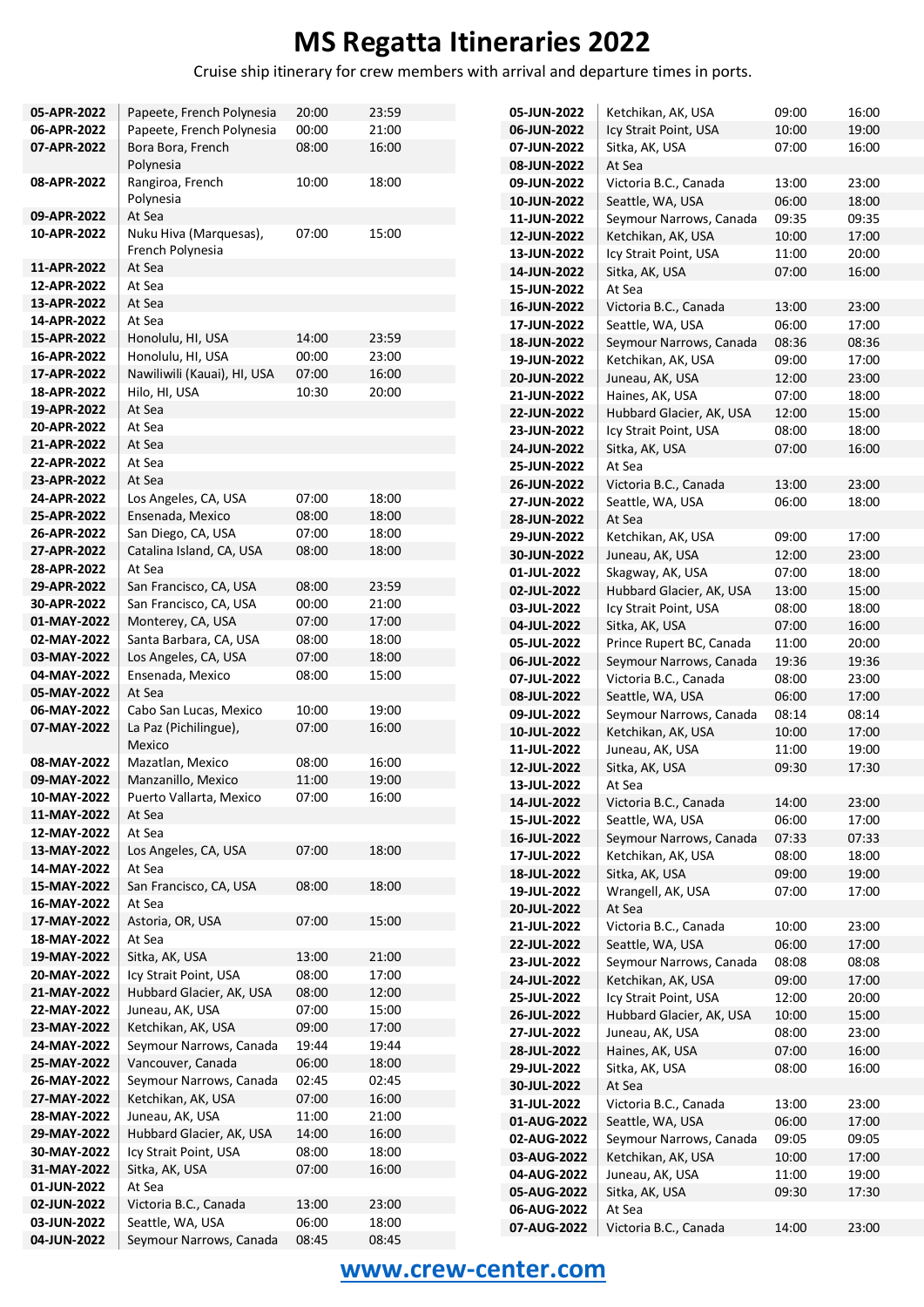Cruise ship itinerary for crew members with arrival and departure times in ports.

| 08-AUG-2022 | Seattle, WA, USA         | 06:00 | 17:00 | 04-OCT-2022        | Hubbard Glacier, AK, USA        | 09:00 | 11:00 |
|-------------|--------------------------|-------|-------|--------------------|---------------------------------|-------|-------|
| 09-AUG-2022 | Seymour Narrows, Canada  | 09:35 | 09:35 | 05-OCT-2022        | Seward, AK, USA                 | 08:00 | 19:00 |
| 10-AUG-2022 | Ketchikan, AK, USA       | 09:30 | 17:00 | 06-OCT-2022        | Kodiak, AK, USA                 | 08:00 | 18:00 |
| 11-AUG-2022 | Icy Strait Point, USA    | 12:00 | 20:00 | 07-OCT-2022        | At Sea                          |       |       |
| 12-AUG-2022 | Hubbard Glacier, AK, USA | 09:00 | 15:00 | 08-OCT-2022        | Dutch Harbour, AK, USA          | 08:00 | 17:00 |
| 13-AUG-2022 | Juneau, AK, USA          | 08:00 | 23:00 | 09-OCT-2022        | At Sea                          |       |       |
| 14-AUG-2022 | Skagway, AK, USA         | 07:00 | 16:00 | 11-OCT-2022        | <b>Cross International Date</b> | 00:00 | 00:00 |
| 15-AUG-2022 | Sitka, AK, USA           | 08:00 | 16:00 |                    | Line, At sea                    |       |       |
| 16-AUG-2022 | At Sea                   |       |       | 12-OCT-2022        | At Sea                          |       |       |
| 17-AUG-2022 | Victoria B.C., Canada    | 13:00 | 23:00 | 13-OCT-2022        | Petropavlovsk-                  | 05:00 | 18:00 |
| 18-AUG-2022 | Seattle, WA, USA         | 06:00 | 17:00 |                    | Kamchatsky, Russian             |       |       |
|             | Vancouver - drydock,     |       |       |                    | Federation                      |       |       |
| 19-AUG-2022 |                          | 07:00 | 23:59 | 14-OCT-2022        | At Sea                          |       |       |
|             | Canada                   |       |       | 15-OCT-2022        | At Sea                          |       |       |
| 20-AUG-2022 | Vancouver - drydock,     | 00:00 | 23:59 | 16-OCT-2022        | Otaru (Sapporo), Japan          | 08:00 | 17:00 |
|             | Canada                   |       |       |                    |                                 |       |       |
| 21-AUG-2022 | Vancouver - drydock,     | 00:00 | 23:59 | 17-OCT-2022        | Aomori, Japan                   | 08:00 | 16:00 |
|             | Canada                   |       |       | 18-OCT-2022        | Ishinomaki, Japan               | 11:00 | 20:00 |
| 22-AUG-2022 | Vancouver - drydock,     | 00:00 | 23:59 | 19-OCT-2022        | Onahama, Japan                  | 07:00 | 17:00 |
|             | Canada                   |       |       | 20-OCT-2022        | Yokohama, Japan                 | 07:30 | 23:59 |
| 23-AUG-2022 | Vancouver - drydock,     | 00:00 | 23:59 | 21-OCT-2022        | Yokohama, Japan                 | 00:00 | 19:00 |
|             | Canada                   |       |       | 22-OCT-2022        | Shimizu, Japan                  | 07:00 | 18:00 |
| 24-AUG-2022 | Vancouver - drydock,     | 00:00 | 23:59 | 23-OCT-2022        | Nagoya, Japan                   | 07:00 | 17:00 |
|             | Canada                   |       |       | 24-OCT-2022        | Kobe, Japan                     | 09:00 | 23:59 |
| 25-AUG-2022 | Vancouver - drydock,     | 00:00 | 23:59 | 25-OCT-2022        | Kobe, Japan                     | 00:00 | 19:00 |
|             | Canada                   |       |       | 26-OCT-2022        | Hiroshima, Japan                | 07:30 | 16:30 |
| 26-AUG-2022 | Vancouver - drydock,     | 00:00 | 21:00 | 27-OCT-2022        | Kanmon Strait, Japan            | 00:30 | 02:30 |
|             | Canada                   |       |       | 28-OCT-2022        | Incheon, South Korea            | 08:00 | 20:00 |
| 27-AUG-2022 | Vancouver, Canada        | 06:00 | 18:00 | 29-OCT-2022        | At Sea                          |       |       |
| 28-AUG-2022 | At Sea                   |       |       | 30-OCT-2022        | Shanghai, China                 | 09:00 | 23:59 |
| 29-AUG-2022 | Ketchikan, AK, USA       | 08:00 | 16:00 | 31-OCT-2022        |                                 | 00:00 | 23:59 |
| 30-AUG-2022 | Icy Strait Point, USA    | 10:00 | 20:00 |                    | Shanghai, China                 |       |       |
| 31-AUG-2022 | Juneau, AK, USA          | 07:00 | 20:00 | 01-NOV-2022        | Shanghai, China                 | 00:00 | 17:00 |
| 01-SEP-2022 | Hubbard Glacier, AK, USA | 13:00 | 15:00 | 02-NOV-2022        | At Sea                          |       |       |
| 02-SEP-2022 | Sitka, AK, USA           | 08:00 | 17:00 | 03-NOV-2022        | Hirara (Miyakojima),            | 08:00 | 18:00 |
| 03-SEP-2022 | Prince Rupert BC, Canada | 12:00 | 20:00 |                    | Japan                           |       |       |
| 04-SEP-2022 | Seymour Narrows, Canada  | 19:24 | 19:24 | 04-NOV-2022        | Ishigaki, Japan                 | 10:00 | 19:00 |
| 05-SEP-2022 | Victoria B.C., Canada    | 08:00 | 17:00 | 05-NOV-2022        | Keelung, Taiwan                 | 06:00 | 19:00 |
|             |                          |       |       | 06-NOV-2022        | At Sea                          |       |       |
| 06-SEP-2022 | Astoria, OR, USA         | 09:00 | 18:00 | 07-NOV-2022        | Hong Kong, China                | 06:00 | 19:00 |
| 07-SEP-2022 | At Sea                   |       |       | 08-NOV-2022        | At Sea                          |       |       |
| 08-SEP-2022 | At Sea                   |       |       | <b>09-NOV-2022</b> | Ha Long Bay, Vietnam            | 07:00 | 17:00 |
| 09-SEP-2022 | Los Angeles, CA, USA     | 06:00 | 21:00 | 10-NOV-2022        | Chan May, Vietnam               | 12:00 | 23:59 |
| 10-SEP-2022 | Ensenada, Mexico         | 08:00 | 18:00 | 11-NOV-2022        | Chan May, Vietnam               | 00:00 | 14:00 |
| 11-SEP-2022 | At Sea                   |       |       | 12-NOV-2022        | Nha Trang, Vietnam              | 09:00 | 17:00 |
| 12-SEP-2022 | San Francisco, CA, USA   | 08:00 | 23:59 | 13-NOV-2022        | Ho Chi Minh City, Vietnam       | 11:00 | 23:59 |
| 13-SEP-2022 | San Francisco, CA, USA   | 00:00 | 17:00 | 14-NOV-2022        | Ho Chi Minh City, Vietnam       | 00:00 | 16:00 |
| 14-SEP-2022 | Eureka, USA              | 08:00 | 18:00 | 15-NOV-2022        | At Sea                          |       |       |
| 15-SEP-2022 | At Sea                   |       |       | 16-NOV-2022        | Sihanoukville, Cambodia         | 06:00 | 17:00 |
| 16-SEP-2022 | Santa Barbara, CA, USA   | 08:00 | 18:00 | 17-NOV-2022        | Bangkok, Thailand               | 12:00 | 23:59 |
| 17-SEP-2022 | Los Angeles, CA, USA     | 06:00 | 21:00 | 18-NOV-2022        | Bangkok, Thailand               | 00:00 | 16:00 |
| 18-SEP-2022 | Catalina Island, CA, USA | 08:00 | 18:00 | 19-NOV-2022        | Ko Samui, Thailand              | 09:00 | 17:00 |
| 19-SEP-2022 | Ensenada, Mexico         | 08:00 | 18:00 |                    |                                 |       |       |
| 20-SEP-2022 | At Sea                   |       |       | 20-NOV-2022        | At Sea                          |       |       |
| 21-SEP-2022 | San Francisco, CA, USA   | 08:00 | 23:59 | 21-NOV-2022        | Singapore, Singapore            | 07:00 | 17:00 |
| 22-SEP-2022 | San Francisco, CA, USA   | 00:00 | 21:00 | 22-NOV-2022        | At Sea                          |       |       |
| 23-SEP-2022 | At Sea                   |       |       | 23-NOV-2022        | Semarang Java, Indonesia        | 10:00 | 18:00 |
|             |                          |       |       | 24-NOV-2022        | Surabaya (Tanjung Perak),       | 08:00 | 17:00 |
| 24-SEP-2022 | Santa Barbara, CA, USA   | 08:00 | 18:00 |                    | Indonesia                       |       |       |
| 25-SEP-2022 | Los Angeles, CA, USA     | 07:00 | 21:00 | 25-NOV-2022        | Benoa (Bali), Indonesia         | 13:00 | 23:59 |
| 26-SEP-2022 | At Sea                   |       |       | 26-NOV-2022        | Benoa (Bali), Indonesia         | 00:00 | 15:00 |
| 27-SEP-2022 | At Sea                   |       |       | 27-NOV-2022        | At Sea                          |       |       |
| 28-SEP-2022 | Astoria, OR, USA         | 07:00 | 17:00 | 28-NOV-2022        | Broome, Australia               | 09:45 | 17:45 |
| 29-SEP-2022 | Victoria B.C., Canada    | 09:00 | 22:00 | 29-NOV-2022        | At Sea                          |       |       |
| 30-SEP-2022 | Vancouver, Canada        | 08:00 | 19:00 | 30-NOV-2022        | At Sea                          |       |       |
| 01-OCT-2022 | Seymour Narrows, Canada  | 03:23 | 03:23 | 01-DEC-2022        | Fremantle, Australia            | 14:00 | 23:59 |
| 02-OCT-2022 | Ketchikan, AK, USA       | 07:00 | 17:00 | 02-DEC-2022        | Fremantle, Australia            | 00:00 | 20:00 |
| 03-OCT-2022 | Sitka, AK, USA           | 08:00 | 17:00 | 03-DEC-2022        | Busselton, Australia            | 07:00 | 15:00 |
|             |                          |       |       |                    |                                 |       |       |

#### **[www.crew-center.com](file:///C:/Users/renata/Documents/Itineraries%202016/CSV%20Rasporedi/Regent/www.crew-center.com)**